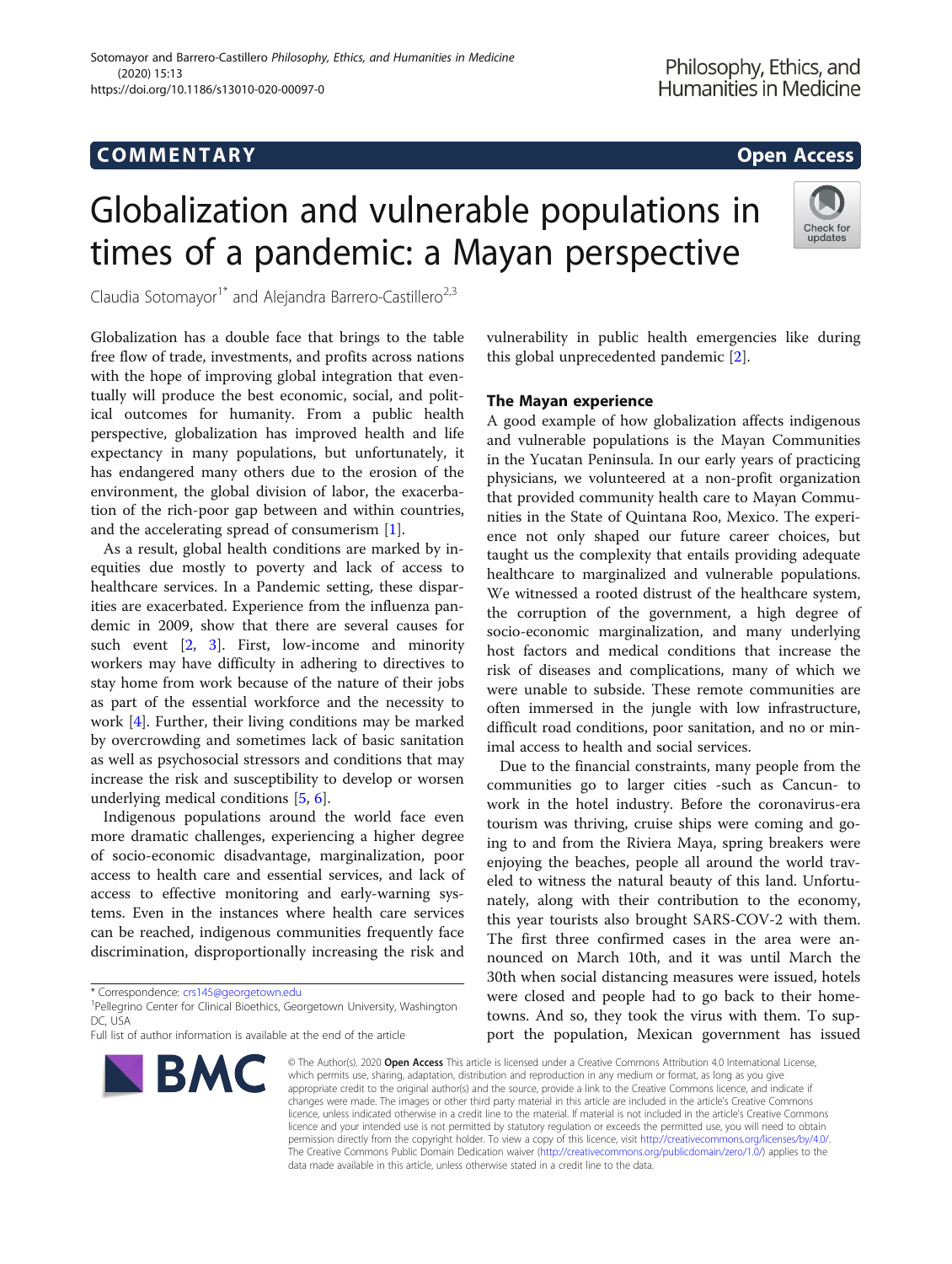<span id="page-1-0"></span>messages via radio and brochures and guides translated appropriately in multiple native languages, including Mayan. In terms of healthcare access; small community clinics frequently under-stocked with intermittent and limited medical staff, have been even more susceptible to workforce and material shortages due to the fact that medical personnel are recruited to assist in front lines at local hospitals.

Another major problem- often forgotten in a globalized world- is the cultural context. Some of these communities are still very rooted in their Mayan traditions that sometimes clash with the western view of medicine and healing. Understanding the interpretation of illness, health and healthcare of the communities is crucial when setting up preparedness plans. Thoughtful consideration of the community context helps develop a line of communication that is appropriate for them and avoids clashing cultures. In the case of the Mayas, it is important to note that life, illness and health are interrelated events, and they have a direct relation with their gods and their ancestors. Life is interrelated with the physical world and the gods from the sky, earth, and underworld. This interconnectedness is reflected in the Mayan view of illness [[7\]](#page-2-0). When it comes to healthcare choices, Mayans have a communitarian approach where a decision is not taken autonomously by one individual, but rather as a communal decision where the extended family and the H-men (Mayan spiritual healer) participate [[8](#page-2-0)]. Mental reasoning is not taken into consideration when making healthcare choices, because it is believed that the human heart is the receptor of the divine essence that comes from the "Heart of the Sky" and the "Heart of the Earth", therefore it is only the heart that enables people to use their good sense and not the brain [\[9](#page-2-0)].

# Future directions focused on advocating and protecting indigenous and vulnerable communities

With this background one can imagine that imposing social distancing practices due to a novel virus can be difficult if not addressed in a culturally sensitive manner. It is well known that pandemic preparedness and response must occur within a social, cultural, and historical context of preexisting health disparities [2]. In this case, understanding their views on health, illness and healthcare and including the H-man in the planning and implementation process of prevention and mitigation strategies is crucial to gain the trust of the community. Building bridges of communication and trust between the leaders of our native communities is key to be able to protect these communities and to improve their adherence to societal guidelines. However, in a crisis there is no time to build those bridges.

With this unfortunate event, one thing is clear, globalization has unintended health risks, and marginalized communities are left in an even more vulnerable position. It is time to call the global community to work together to fight the pandemic. This call is based on the notion of social responsibility in health care - the moral duty held by all societies to promote health, prevent and treat diseases, and to provide the highest attainable standard of health. Article 14 of the UNESCO [\[10](#page-2-0)] Universal Declaration on Bioethics and Human Rights, presents the principle of social responsibility and health in the field of bioethics "to ensure, whenever possible, that progress in science and technology contributes to justice, equity and to the interest of humanity". The stakeholders are numerous and include governments, groups of people organized within societies, commercial companies, political organizations, educational institutions, and others. Now 5 months into the pandemic, even when it is still recommended to avoid non- essential travel and social distancing, the tourist area of Quintana Roo has started to reopen their hotels and beaches and have welcomed travelers around the world with a reduced occupancy of 30%. While slowly reopening the economy is necessary and beneficial in our globalized world, being mindful on how to reopen, provide protection, support and equitable access to health care services to vulnerable populations like our indigenous communities around the world in a culturally competent manner is imperative.

#### Authors' contributions

The author(s) read and approved the final manuscript.

#### Competing interests

The authors declare there are no competing interests.

#### Author details

<sup>1</sup>Pellegrino Center for Clinical Bioethics, Georgetown University, Washington DC, USA. <sup>2</sup>Department of Neonatology, Beth Israel Deaconess Medical Center, Boston, MA, USA. <sup>3</sup>Department of Pediatrics, Harvard Medical School, Boston, MA, USA.

Received: 22 July 2020 Accepted: 27 August 2020 Published online: 14 December 2020

#### References

- 1. Botero (2015) El cambio climático y sus efectos en la biodiversidad en América Latina. Comisión Económica para América Latina y el Caribe. S.15- 01295.
- 2. United Nations (2020) COVID-19 and Indigenous peoples, Available at: <https://www.un.org/development/desa/indigenouspeoples/covid-19.html>.
- Anon. Responding to Healthcare Disparities and Challenges With Access to Care During COVID-19. [Online]. 2020;4(1):117–28 Available from: [https://](https://www.liebertpub.com/doi/abs/10.1089/heq.2020.29000.rtl) [www.liebertpub.com/doi/abs/10.1089/heq.2020.29000.rtl.](https://www.liebertpub.com/doi/abs/10.1089/heq.2020.29000.rtl)
- 4. Quinn SC, Kumar S, Freimuth VS, Musa D, Casteneda-Angarita N, Kidwell K. Racial disparities in exposure, susceptibility, and access to health care in the US H1N1 influenza pandemic. Am J Public Health. 2011;101(2):285–93 [http://proxy.library.georgetown.edu/login?url=https://search.proquest.com/](http://proxy.library.georgetown.edu/login?url=https://search.proquest.com/docview/847329699?accountid=11091) [docview/847329699?accountid=11091.](http://proxy.library.georgetown.edu/login?url=https://search.proquest.com/docview/847329699?accountid=11091)
- 5. Blumenshine P, et al. Pandemic Influenza Planning in the United States from a Health Disparities perspective.(PERSPECTIVE). Emerging Infectious